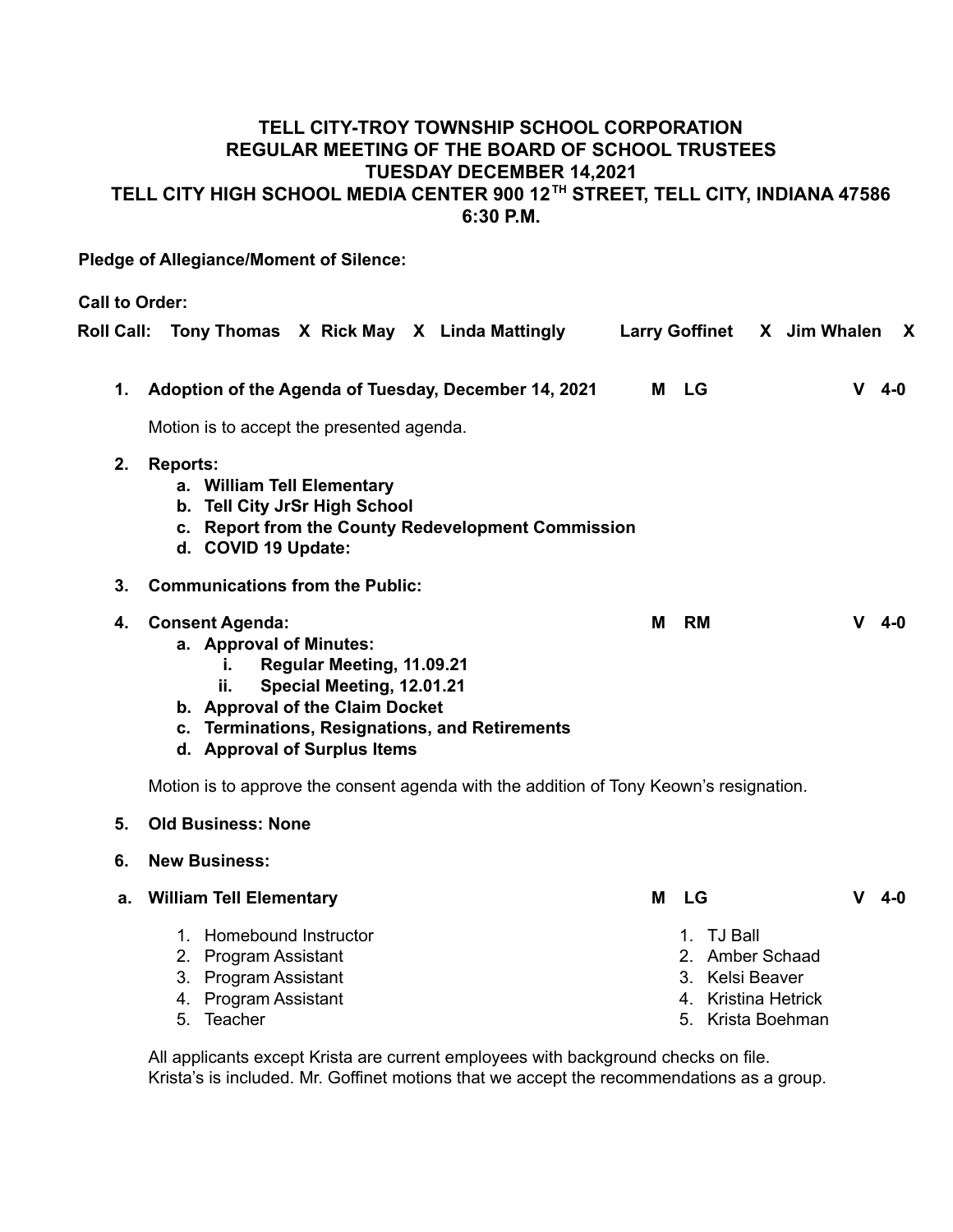| b. Tell City Jr.Sr. High School | <b>None</b> |  |                    |   |       |
|---------------------------------|-------------|--|--------------------|---|-------|
| c. Athletics                    | M JW        |  |                    | v | - 4-0 |
| 1. HS Asst. Boys Track          |             |  | 1. Jimmy Applegate |   |       |

2. Overnight Wrestling Trip

Jimmy's background check has been included. The wrestling trip is the annual IHSWCA sponsored tournament referred to as Team State. We have historically authorized this trip assuming the weather is cooperative and based on recommendations regarding COVID. This year they have moved the trip closer (Martinsville HS). Mr. Goffinet asks if the assistant position will be paid, and is answered yes. He feels that will be a good move for the track team. Motion is to approve the recommendation and trip as presented. Mr. May points out that Jimmy is his cousin for full disclosure.

# **d. 2021-2022 Support Staff Handbook Second Read: M JW V 4-0**

Updates to the support staff handbook are italicized and include:

- Clarification on part/full time, 9 month and 12 month employees (P.3)
- Clarification on vacation day accrual (P.3)
- $\bullet$  Increases to substitute pay (P.8)
- Adjustment of Family Outreach Coordinator Position (modified in grant) (P.9)
- Removal of bus monitor position (P.9). Aides have been fulfilling this role.
- Increase to compensation chart. Compensation is an average increase of 6.2% (P.9-10)
- Reminder: Support staff also received the \$1,500 stipend, the health insurance holidays, and the share of the refund to HSA's as was agreed to in the CBA. The salary increase takes place 01.01.22

Motion is to approve the support staff handbook as presented.

# **e. ESSER3 Update and In-Person Instruction Plans M RM V 4-0**

The US DOE regulations require that the LEA return to in-person instruction plans must be reviewed and revised as needed every six (6) months, must include public comment, and should be posted on the district or school's public website.

This will be required of ESSER III recipients for the statutory life of ESSER III, meaning plans will need to be updated every 6 months until September 30, 2023. The encumbrance deadline for ESSER III remains September 30, 2024; this does not extend the need to review plans as it only applies to encumbrance.

Initial Posting Deadline No later than June 24, 2021 (Complete)

Second Review and Posting Deadline December 24, 2021

Third Review and Posting Deadline June 24, 2022

Fourth Review and Posting Deadline December 24, 2022

Fifth Review and Posting Deadline June 24, 2023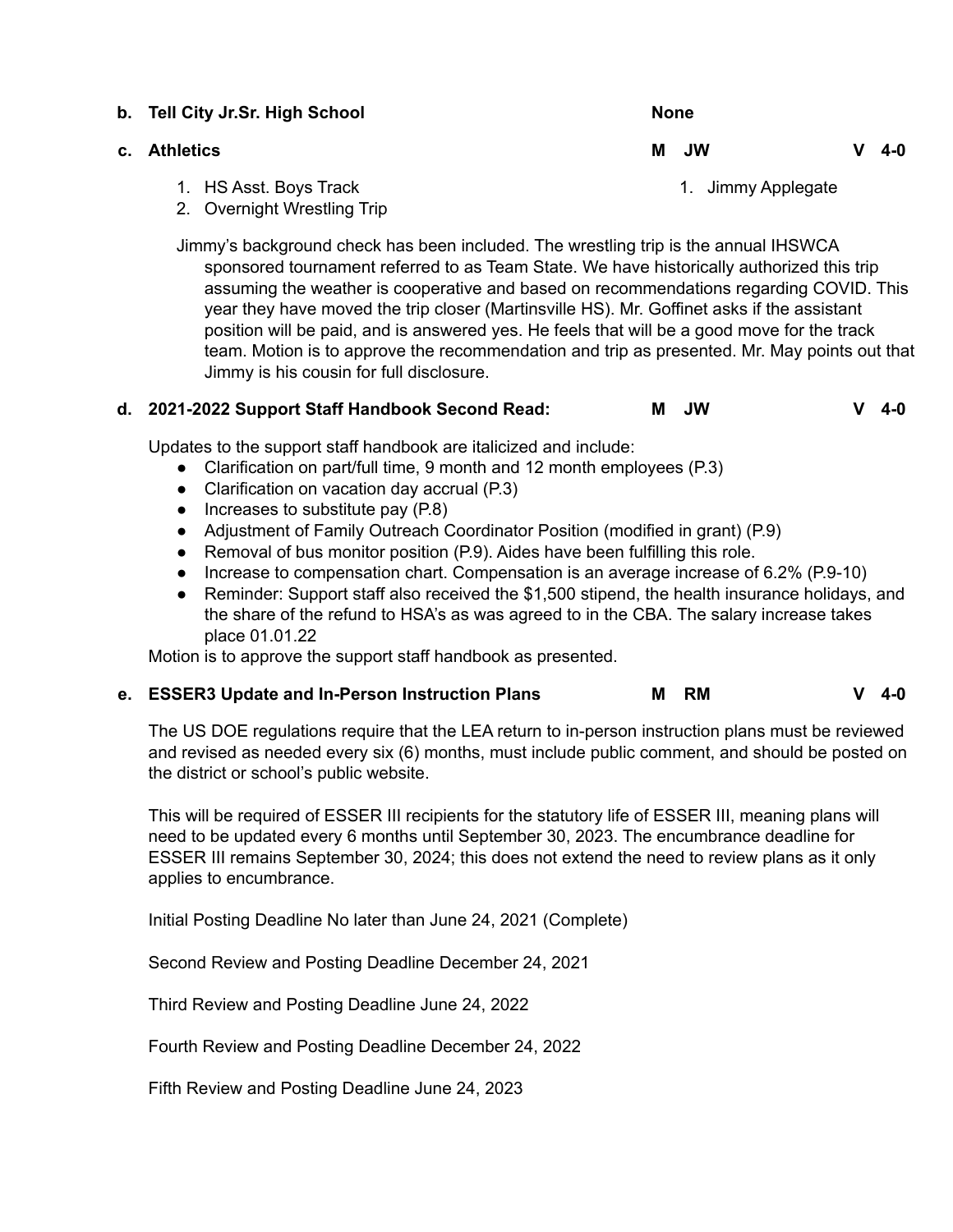Included is an updated return/remain in school plan. Also is a modified proposal for ESSER3 usage.

Updates to the return to instruction plan were presented, including the extension of the federal mask mandate on transportation and the implementation of Governor Holcomb's EO. The board comments that there may be changes to this in January, including not being allowed to mandate masks. The superintendent discussed the "in person" quarantine some schools are doing, and stated he would reach out to the local health department. The goal is to only send students home when they are ill. The EO expires January 1, the legislature meets the day after we return.

The ESSER3 narrative has been updated to alter some remediation spending. The itemized update was presented to the board and hard copies were available to the audience. Mr. Thomas asked if we had enough teachers to tutor, and it was clarified that we did not receive as many interested parties as we would have liked. We were able to place a tutor at each grade level. Mr. Goffinet asked if we have met all requirements, and the superintendent replied that the requirements frequently change but believes we are compliant at this stage.

Both are approved as presented.

# **f. TAG Grant M JW V 4-0**

| $TAG = #E(X) + #HE(1.25X)$<br>Formula: |                    |          |
|----------------------------------------|--------------------|----------|
| <b>TAG AMOUNT:</b>                     | \$52,020.20        |          |
| SPED Co-Op Employees                   | \$2,907.83         |          |
| <b>Total Amount for TCTTSC</b>         | \$49,112.37        |          |
| \$572.75<br>$X =$                      |                    |          |
| # of Effective Teachers: 47            | Total Effective \$ | \$572.75 |
| # of Highly Effective Teachers: 31     | Total HE \$        | \$715.94 |
| <b>Total Allocation</b>                | \$49,113.31        |          |

This amount was dispersed to teachers along with the insurance holiday (all staff on plan) with the 12.10.21 payroll.

We have in the past, and I recommend we issue the same stipend based on evaluation results to the Principals and Assistant Principals from the education fund. Mr. Goffinet asks if there is enough in the education fund to cover the administration, and the superintendent indicated that there was. Motion is to approve the TAG as presented and to allocate the proper amount to the administration from the education fund.

#### **g. Neola Policy Update 34, No. 1 First Read: No Action**

#### BYLAWS AND POLICIES

Bylaw 0167.3 - Public Participation at Board Meetings (Revised)

This policy has been revised to provide a clear process of approval for any person or group who wants to place an item on the Board Agenda.

Further, the revision to this policy provides clear delineation between speaking as a part of the agenda or speaking about an agenda item under the terms outlined per the requirements of Public Comment.

Please make sure to take note of the option to set a time limit for Public Comment. Be sure to follow previous standards established regarding Public Comment and allow community members time to speak as defined in the policy.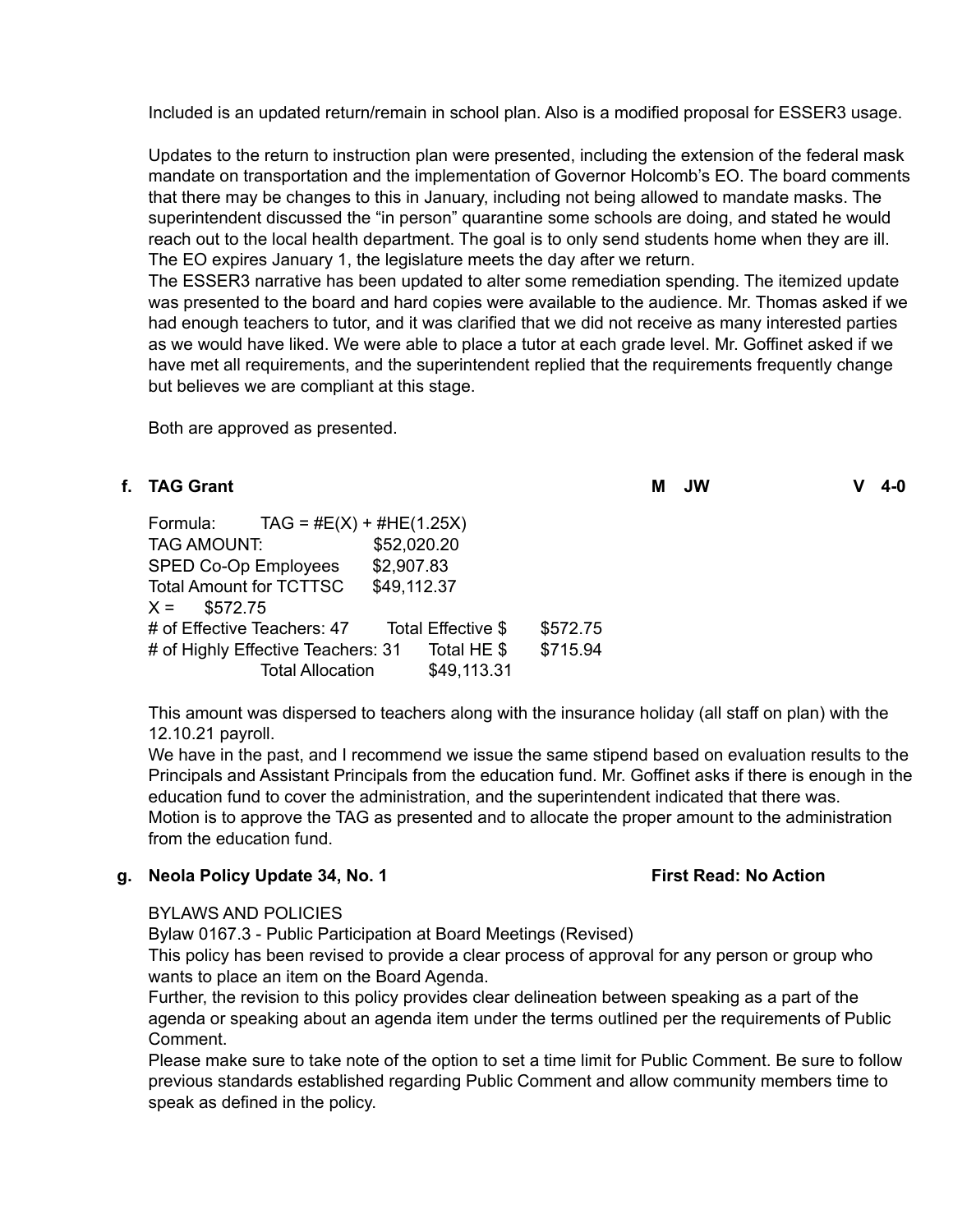## Policy 1220 - Employment of the Superintendent (Revised)

Policy 1520 - Employment of Administrators In Addition to the Superintendent (Revised) These policies have been revised pursuant to Senate Enrolled Act (SEA) 55 - School Referendum that prohibits a corporation from issuing bonuses or other incentives to Administrators as a result of a favorable outcome of a referendum. For purposes of Indiana law, the following individuals are classified as administrators: Superintendent, Assistant Superintendent, Director of Special Education, principal, and assistant principal; however, the Corporation must designate the specific positions that they consider as administrators and thus would be subject to the provisions of this policy revision.

## Policy 2262 - Latch-Key Programs (Revised)

Two new options have been provided regarding the availability of a latch-key program during declared emergencies pursuant to HEA 1101. These options are available when the Corporation provides a school-aged child care or utilizes a nonprofit or for-profit organization to provide a school-aged child care program.

## Policy 2370.03 - Indiana Course Access Program (Revised)

Pursuant to State statute and the Indiana Department of Education ("IDOE") students who are pursuing a diploma with any designation available for a student in Indiana or an industry certification that appears on the State Board's approved industry certification list is eligible to participate in the Indiana course access program (iCAP). The Board should adopt this policy to establish participation requirements, as permitted by the IDOE policy development guidance, for eligible students who may request to enroll in a course offered through iCAP.

House Enrolled Act 1438 (HEA) - Course Access Program, requires that each Corporation shall respond to a student request for participation in an iCAP course not later than fifteen (15) days after submittal. The Corporation must notify the eligible student's parent or emancipated eligible student whether the school approves or denies the request for enrollment and if the request is denied, information explaining the reason for denial and the process by which the parent may appeal the decision to the IDOE. HEA 1438 also amended the reasons for denial of enrollment in an iCAP course. House Enrolled Act 1549 added a provision requiring the Corporation to notify the IDOE if it denies a student's enrollment in an iCAP course, including the reason for the denial.

# Policy 2603 - School Performance Internet Dashboard (New)

This new policy, pursuant to HEA 1514, requires the State Board of Education to develop required data points that each school will place on a "dashboard" on the Corporation's webpage. Although the State Board of Education has not yet finalized the required data points, and will do so later this fall, each Corporation can choose to add additional data points that the school would like to highlight to promote programs or areas of effectiveness important to their community.At a minimum, the Corporation must include: indicators of student performance in elementary school, middle school and high school; the school's graduation rate, as applicable; the percentage of high school graduates who earned college credit before graduating, as applicable; the pass rate of the statewide assessment program tests; the growth data of the statewide assessment program tests, as applicable; the attendance rate; and State, national and international comparisons for the indicators, as applicable.

Policy 3120.08 - Employment of Personnel For Extracurricular Activities (Revised) Policy 4120.08 - Employment of Personnel For Extracurricular Activities (Revised) Policy 8455 - Coach Training, References, and IHSAA Reporting (Revised)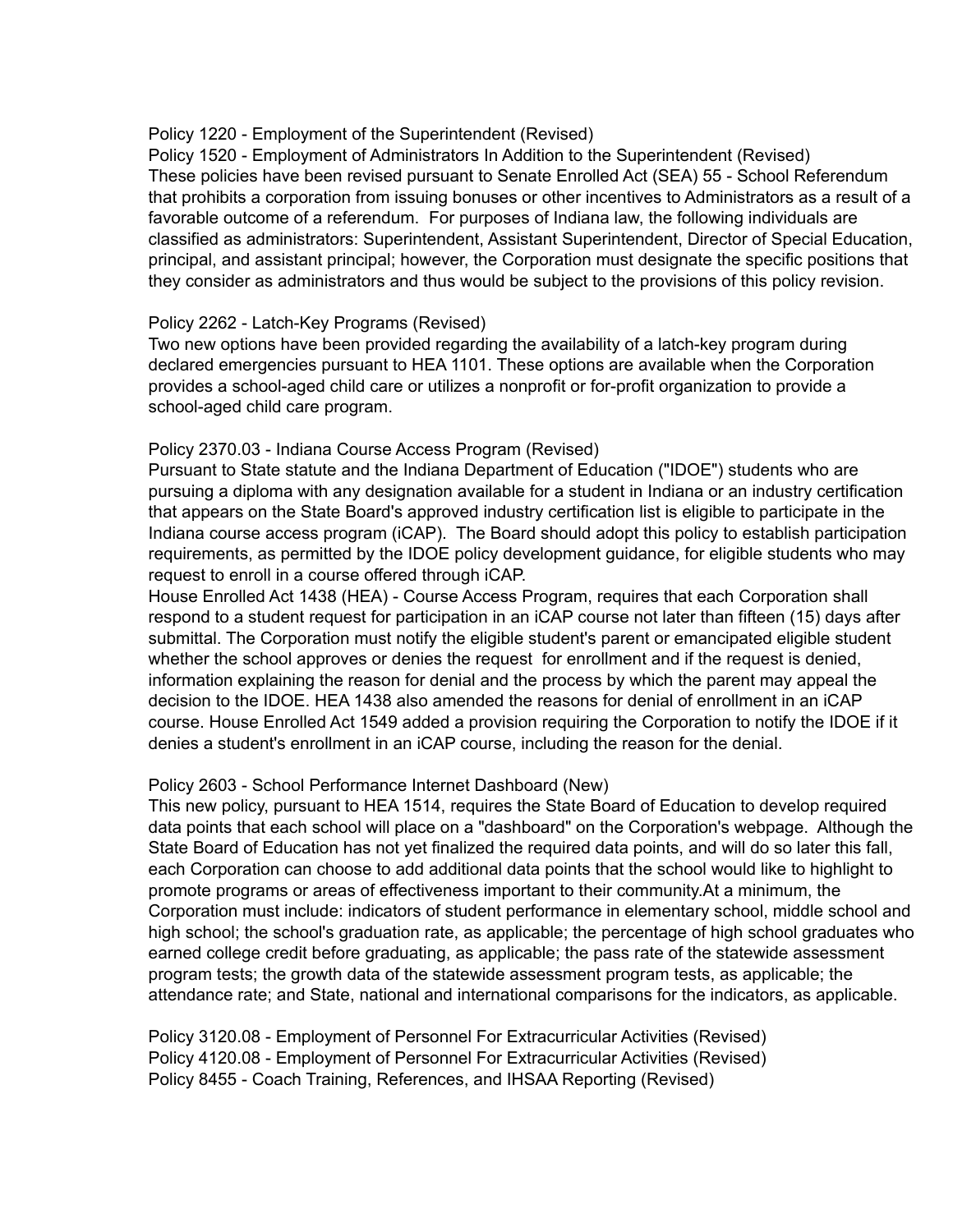These policies have been revised to include a marching band leader or a sponsor of an activity in which a student has an increased risk of sudden cardiac arrest, as determined by the IDOE, to participate in the same training on sudden cardiac arrest as athletic coaches pursuant to the revision of I.C. 20-34-8 by HEA 1040. The documentation of completion of the course on sudden cardiac arrest for the marching band leader and activity sponsor should be retained in the same manner as those for athletic coaches.

Policy 3120.11 - Public Hearing Before Commencement of Collective Bargaining (Revised) A public meeting has been added to discuss a Tentative Agreement, allow for public comment, and the meeting must be conducted at least seventy-two (72) hours prior to a Board vote on the agreement. Additionally, the agreement must be posted on the Corporation website within fourteen (14) days, pursuant to the amendment of I.C. 20-29-6 by HEA 1549, and must include a provision specifying when the public meeting occurred. The statutory amendments also allow for Board members and the public to participate in the public meeting by electronic communication.

## Policy 3214/4214 - Staff Gifts (Revised)

The word Christmas has been replaced by "some special holidays" in these policies to make the content secular in nature.

## Policy 3220 - Staff Evaluation (Revised)

Revisions made to this policy reflect the amendment of I.C. 20-28-11.5-4 by HEA 1002 regarding the components of teacher evaluations. Notwithstanding current Indiana code, objective measures from statewide assessments taken in the Spring of 2019 and 2020 cannot be used for a certificated employee's performance evaluation unless these scores or the particular school's improvement category would improve the certificated employee's annual performance rating.

Further, there are several deletions to this policy to comply with the Indiana Administrative Code at 511 I.A.C. 10-6-4.

If the objective measures are not used, all other measures must be increased proportionately to replace them.

#### Policy 5113.02 - School Transfer Options (Revised)

This policy has been revised to comply with the provisions of the Elementary and Secondary Schools Act (ESEA), as amended by the Every Student Succeeds Act (ESSA), and current IDOE procedures for the unsafe school choice option.

#### Policy 5340.01 - Student Concussions and Sudden Cardiac Arrest (Revised)

This policy has been revised to modify the existing requirements for completing a certified education approved training course for sudden cardiac arrest to include a marching band leader or a sponsor of an activity in which a student has an increased risk of cardiac arrest.

All applicable students, now to include marching band participants and students participating in an extracurricular activity with an increased risk of cardiac arrest, and their parents shall receive information on sudden cardiac arrest. Each applicable student must acknowledge receipt of this information by completing an acknowledgement form. This acknowledgement form shall be maintained on file by the marching band leader or designated school official. Any participating student in one of the applicable activities who is experiencing symptoms of cardiac arrest must have written permission from parents for them to practice or play.

Policy 5460 - Graduation Requirements (Revised)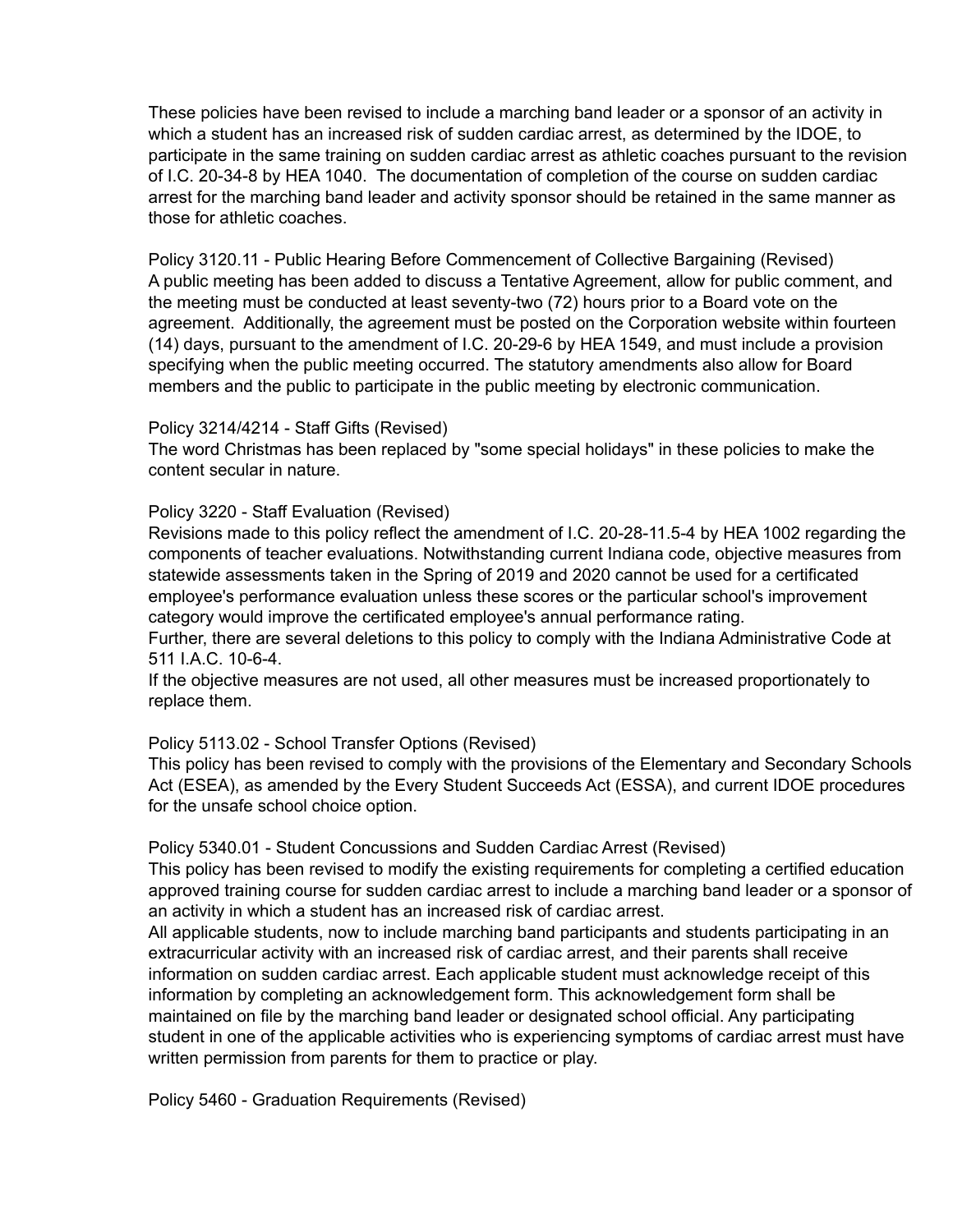Pursuant to Senate Enrolled Act (SEA) 101, what shall be included in and when the School Corporation must prepare each student's graduation plan have been modified. The policy has been revised to incorporate an option because a graduation plan is a requirement of I.C. 20-30-4-2; however, it is not mandated to be part of the Corporation's graduation requirement policy. The Corporation would not withhold a diploma for failure to have a graduation plan, however, this language is provided to highlight the requirements and identifies what training all Corporation counselors should have training in regarding these statutory requirements.

Policy 5540 - The Schools and Governmental Agencies (Revised)

This policy is revised to account for HEA 1531 adding a new Indiana Code provision, I.C. 31-9-2-44.1 that defines "exigent circumstances" and includes the criteria for which DCS may be granted permission to interview a student alone at school.

The Superintendent should recommend adoption of the revised policy to the Board, and the Board should adopt the revised policy to comply with current State law.

Policy 5722 - School-Sponsored Student Publications and Productions (Replacement) This replacement policy is proposed because of the wide variety of school-sponsored student media that are present in schools today and due to the many technological advances that have occurred. These revisions are driven by the impact of social media on student publications and productions and are based on the evolving social media environment.

The policy, as before, provides several options available to the Board regarding the type of forum that will be provided and what level of review and regulation will occur. The language in the policy has been modified to encompass the newer online electronic forms of school-sponsored student media. The policy provides four options to consider for the classification and regulation of such publications and production.

Policy 6105 - Authorization To Accept and Distribute Electronic Records and To Use Electronic Signatures (Technical Correction)

This policy is being corrected by adding one statutory citation and providing a reference to a memorandum from the State Board of Accounts regarding electronic signatures. This technical correction does not require adoption of the revised policy by the Board if the Corporation's bylaws, specifically Bylaw 0131.2, permit technical amendments without Board approval.

# Policy 6114 - Cost Principles - Spending Federal Funds (Revised)

This policy has been revised to provide greater detail in allowing guidance for corporations regarding the expenditure of federal funds. There has been a significant increase in funding for Corporations through the third pandemic stimulus bill dubbed the American Rescue Plan, providing \$122 billion in Elementary and Secondary School Emergency Relief (or ESSER III) funds. While the policy accurately referenced definitions and restrictions cited in various sections of 2 C.F.R. 200, greater specificity has been requested by program reviewers and auditors.

#### Policy 6220 - Budget Preparation (Revised)

This revision includes a strike-through of content that refers to academic, instructional support, overhead and operation, and non-operational expenditures that are no longer a required part of budget preparation.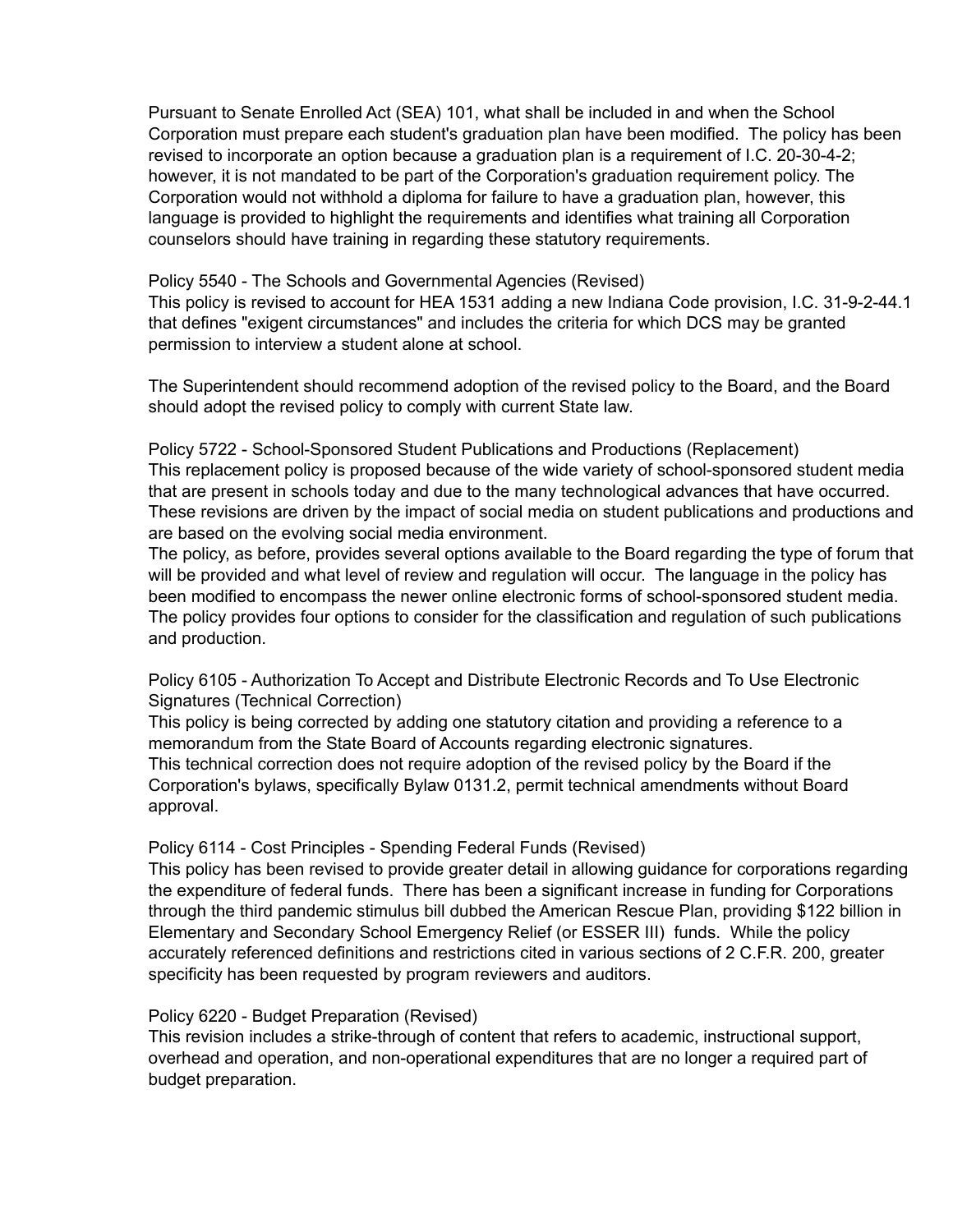Policy 6230 - Budget Hearing (Revised)

If a referendum levy is included in the proposed budget, a spending plan must be included at the public hearing, pursuant to SEA 55 amendments. The spending plan is to include an estimate of expected revenue from the referendum, specific purpose of the funds generated by the referendum and an estimate of expenditures in annual dollar amounts.

Policy 7300 Disposition of Real Property (Revised)

Pursuant to SEA 385 revisions have been made regarding the sale or lease of unused or vacant property.

Specifically, school corporations are to provide for the maintenance of unused or vacant buildings until leased, sold or disposed of. Requires the Board request certification of compliance with I.C. 20-26-7-1 from the Attorney General.

Policy 7310 - Disposition of Surplus Property (Revised)

Pursuant to I.C. 20-26-5-40.2, it is the obligation of the Board to develop a plan related to the preservation or transfer of memorabilia, trophies, or other property of historical significance, as determined by the Board if a resolution to close a high school has been passed. The plan must be posted to the Corporation website and available for public inspection.

Policy 7450 - Property Inventory (Revised)

A drafting note has been added to this policy noting the federal threshold of \$5,000 for differentiating between supplies/materials and a capital expenditure for equipment purchase. See the note on

Policy 6114 - Cost Principles - Spending Federal Funds.

This policy may need to be revised if the Corporation's current policy uses an equipment/inventory threshold higher than \$5,000.

Policy 7540.03 - Student Technology Acceptable Use and Safety (Revised) Policy 7540.04 - Staff Technology Acceptable Use and Safety (Revised) These policies have been revised to include language reflecting the State law requirements that specifically prohibit the sending, receiving, viewing, or downloading of materials harmful to minors and it mandates that this content must be posted on the corporation website.

Policy 8305 - Information Security (Revised)

This policy has been revised to include policy language that the school will work to protect data from attack vectors. Categories of attack vectors of a cybersecurity incident are identified. Also, it requires the Superintendent to outline a method for maintaining a repository of cybersecurity incidents.

Policy 8600 - Transportation (Revised)

Pursuant to 2021 legislative revisions to I.C. 20-27-5-6 by HEA 1549, a school corporation may enter into a fleet contract with a contractor and permit the contractor's drivers to be eligible for life and health insurance benefits and other fringe benefits available to other school personnel. In addition, the statute was amended to allow the Corporation to enter a fleet agreement with a Transportation Network Company as defined by State law to transport students provided the Corporation conducts an expanded criminal history check and expanded child protection index check of each driver